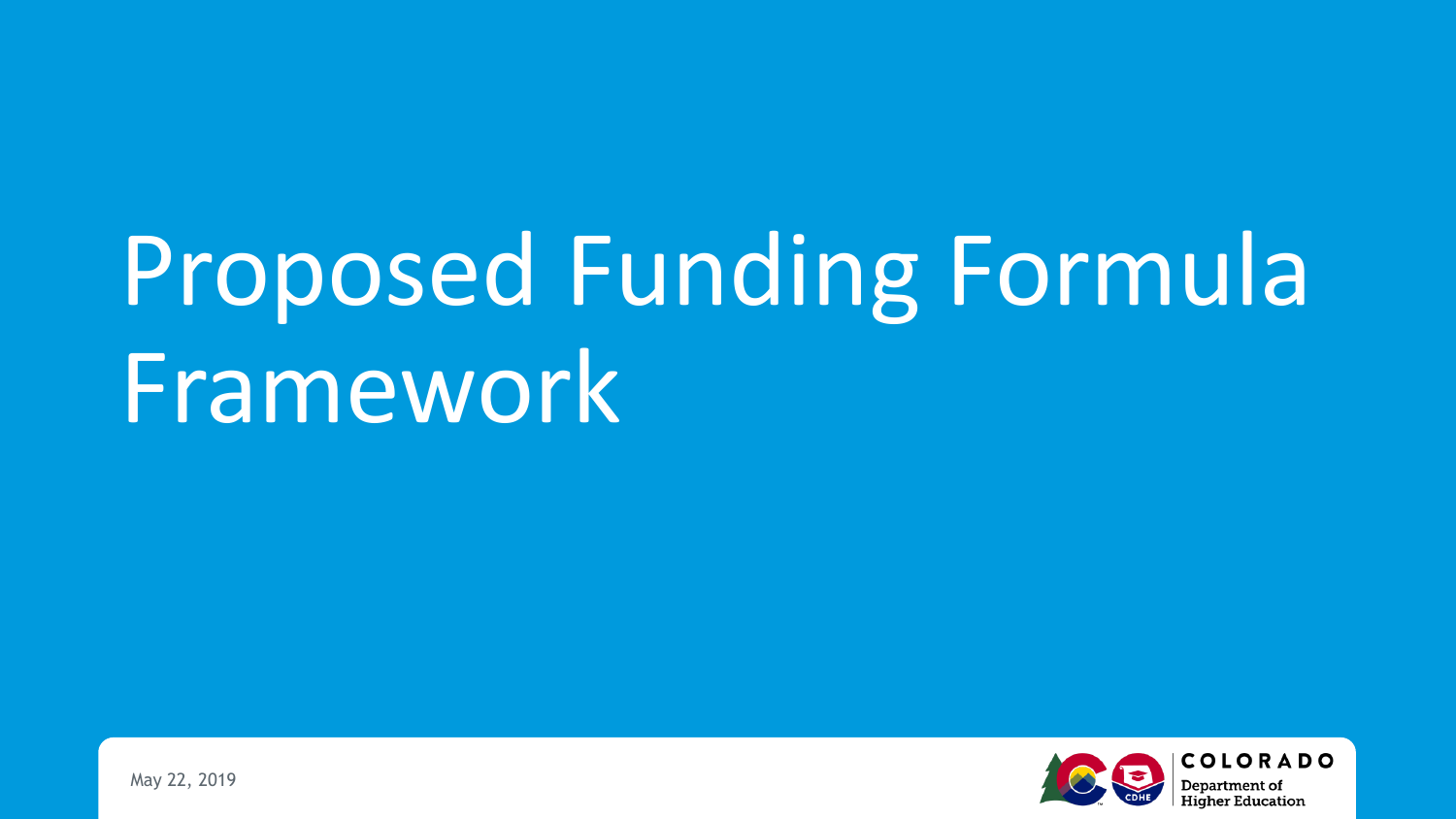### **Current Model Structure**

#### **STATE OPERATING FUNDS FOR PUBLIC INSTITUTIONS OF HIGHER EDUCATION**



#### **TOTAL STATE APPROPRIATIONS**

**COF STIPEND**  **ROLE &** 

**MISSION PERFORMANCE**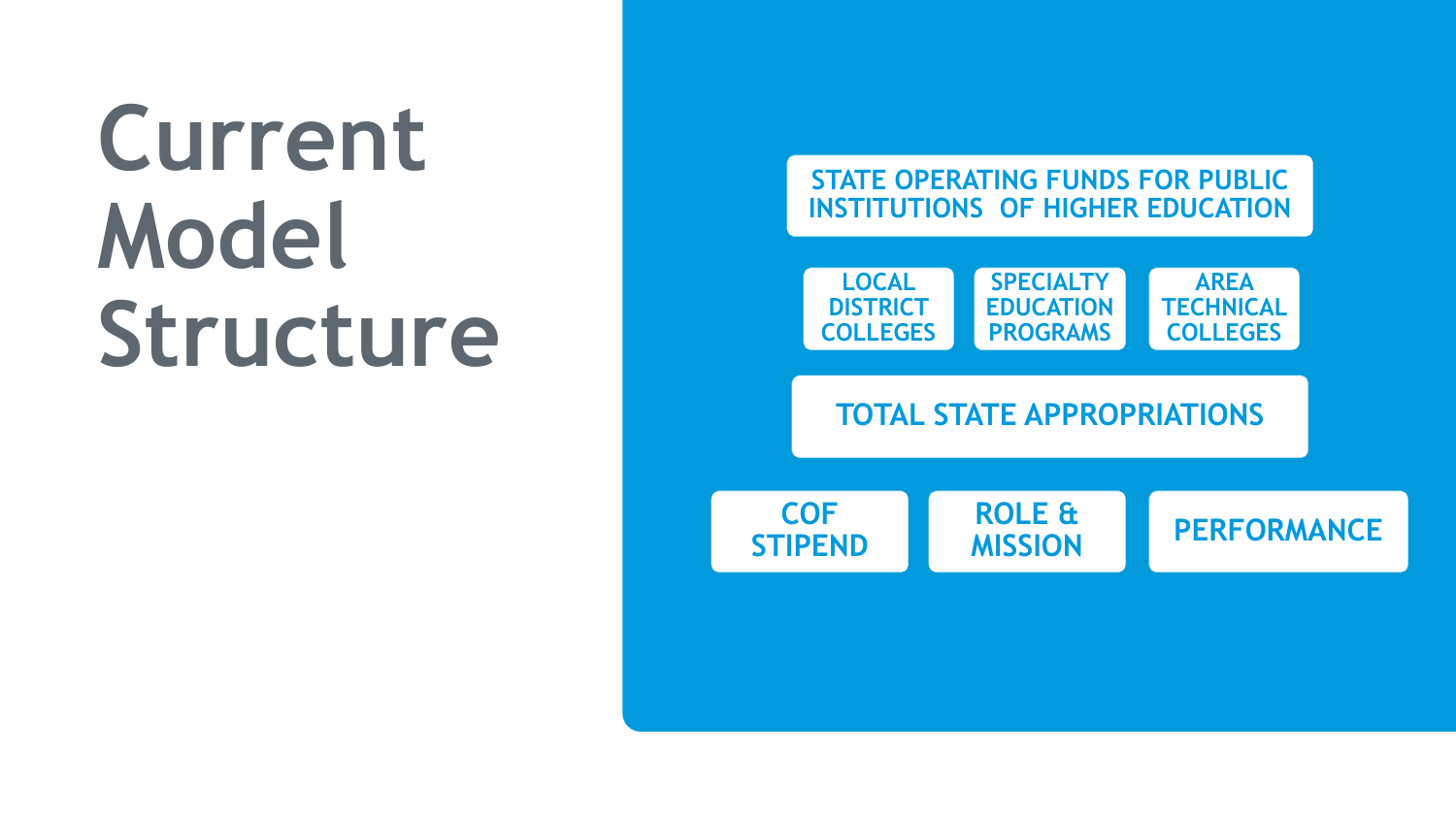- 52.5% of the appropriations flowing through the formula
	- Volume driven
	- Increases to the COF stipend amount also increase the Pell bump in Role and Mission
	- Increases here lower the amount of money going through the performance portion of the formula
- Flat amounts by institutional class
- Weighted student credit hours (capped at 20k)
	- Recognizes cost of offering credits by subject and level
- Pell bump as a % of COF
	- Directly impacts the amount of money flowing through performance -- any increases to the Pell bump decrease performance \$\$
- Individual institutional adjustments
	- Also impacts the amount of money flowing through performance – any increases here pull from performance
- **Completions** 
	- Weighted by degree level
	- Extra weight for Pell and STEM-H
	- Transfers count as a completion at CCCS, Adams, Mesa
	- Lack of transparency around weighting calculation steps
- Retention
	- Funding at 25%, 50%, 75% retention
- Institutional productivity
- Volume-driven, institutions competing against each other – so a small school making improvement can still "lose" if they generate fewer completions than a large school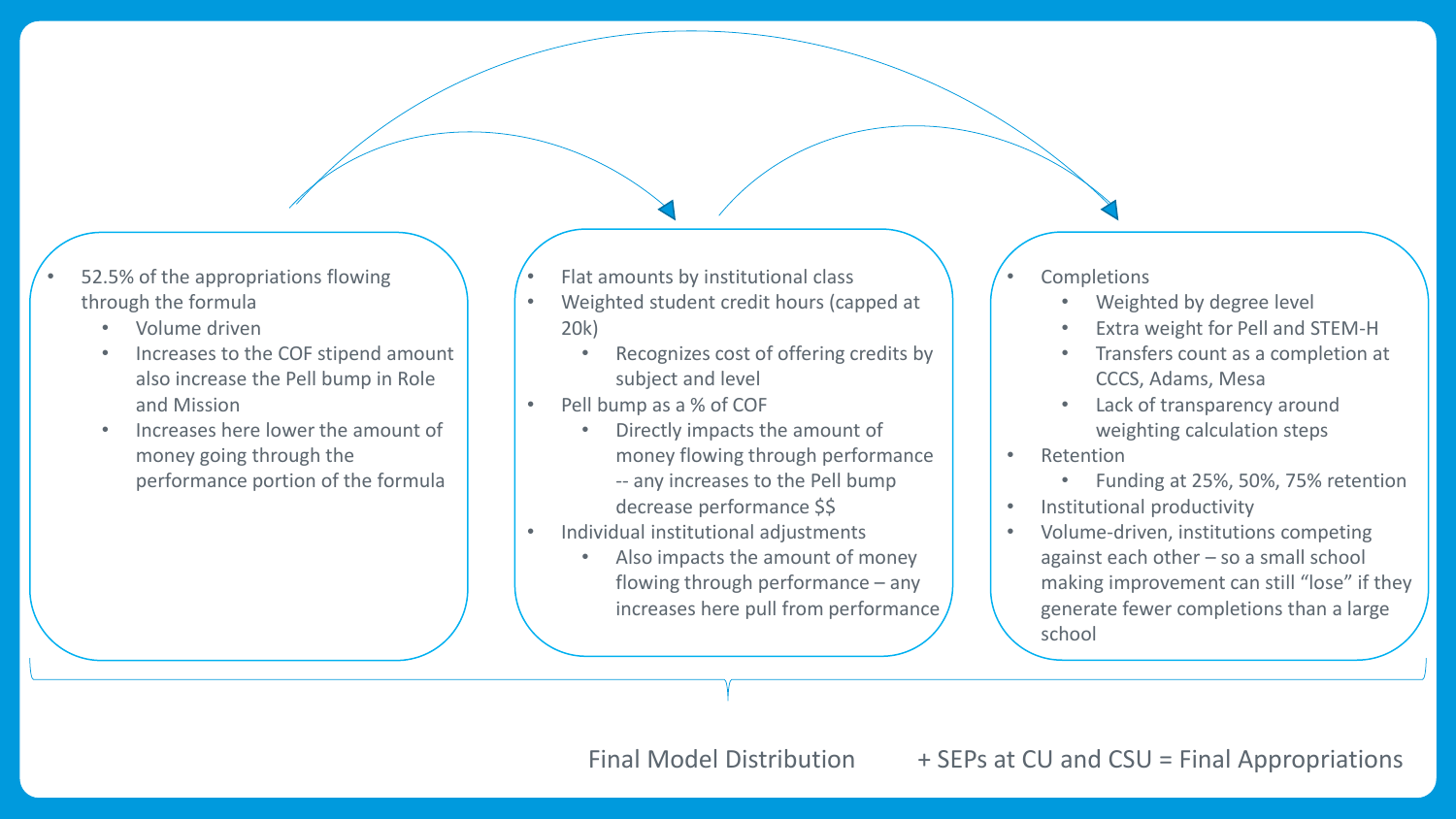### What We Heard:

- Need better recognition of equity goals
- Increased alignment with Master Plan
- Predictability and transparency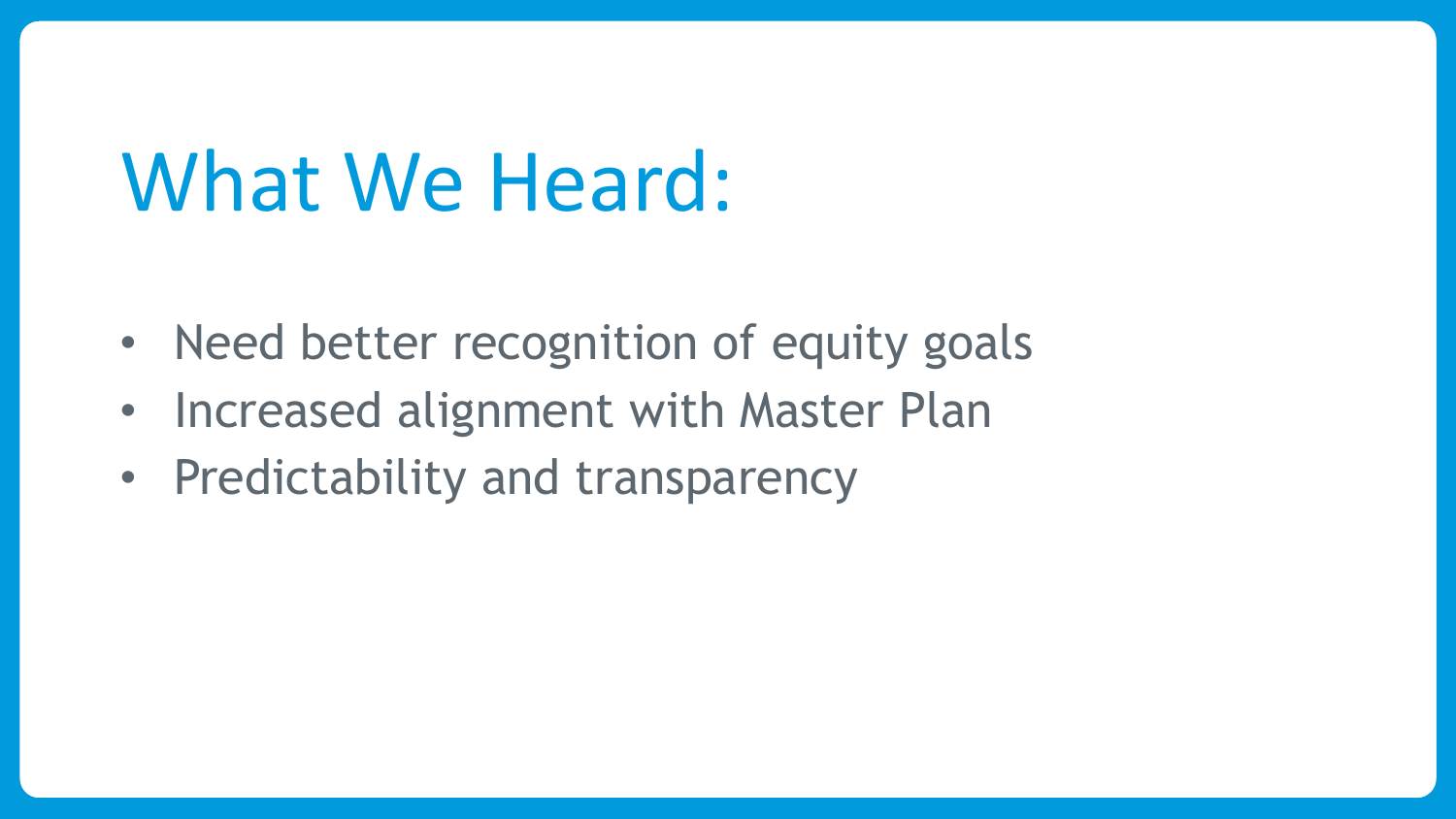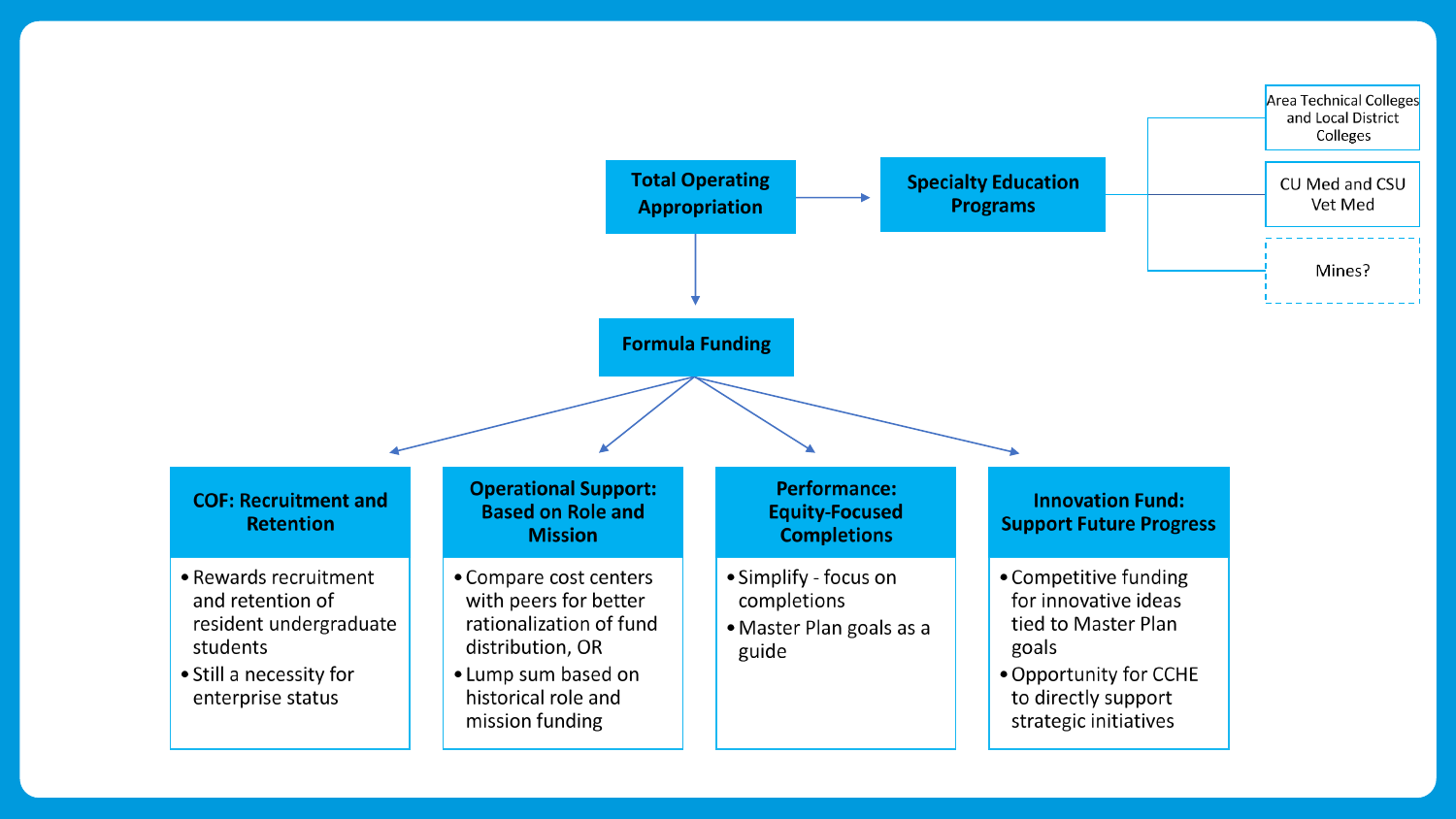# **Key Changes**

- Separate "buckets" of funding
- RECRUIT & RETAIN
	- COF with URM (and Pell?) bump(s)
	- Rationalized role & mission
- COMPLETE
	- Performance focused on completions only
- RECRUIT, RETAIN AND COMPLETE
	- Innovation fund: targeted interventions to improve performance on Master Plan goals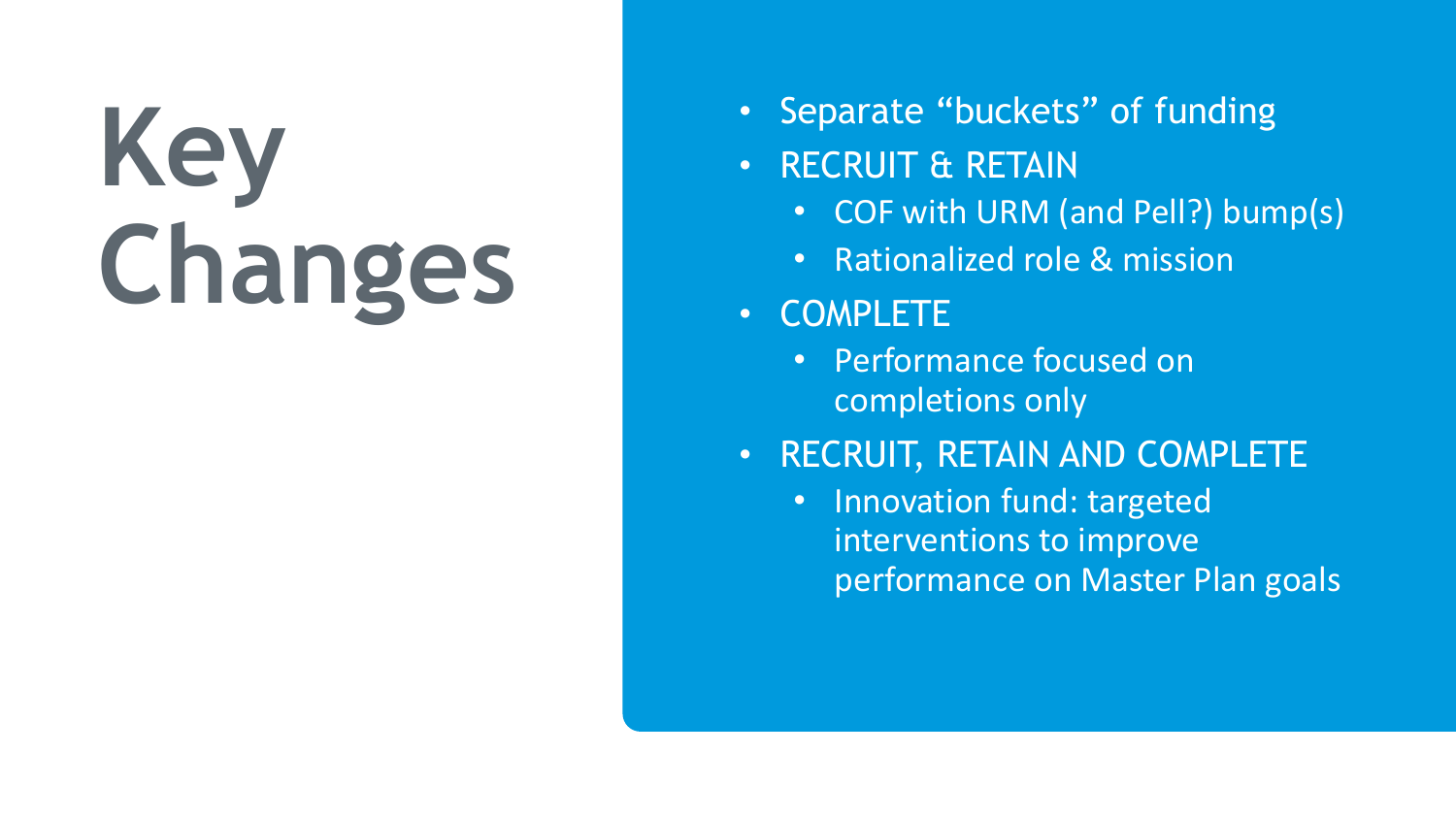### Model Allocations

**Formula Funding**

#### **COF: Recruitment and Retention**

- Rewards recruitment and retention of resident undergraduate students
- Still a necessity for enterprise status

#### **Operational Support: Based on Role and Mission**

- Compare cost centers with peers for better rationalization of fund distribution, OR
- Lump sum based on historical role and mission funding

#### **Performance: Equity-Focused Completions**

- Simplify focus on completions
- Master Plan goals as a guide

#### **Innovation Fund: Support Future Progress**

- Competitive funding for innovative ideas tied to Master Plan goals
- Opportunity for CCHE to directly support strategic initiatives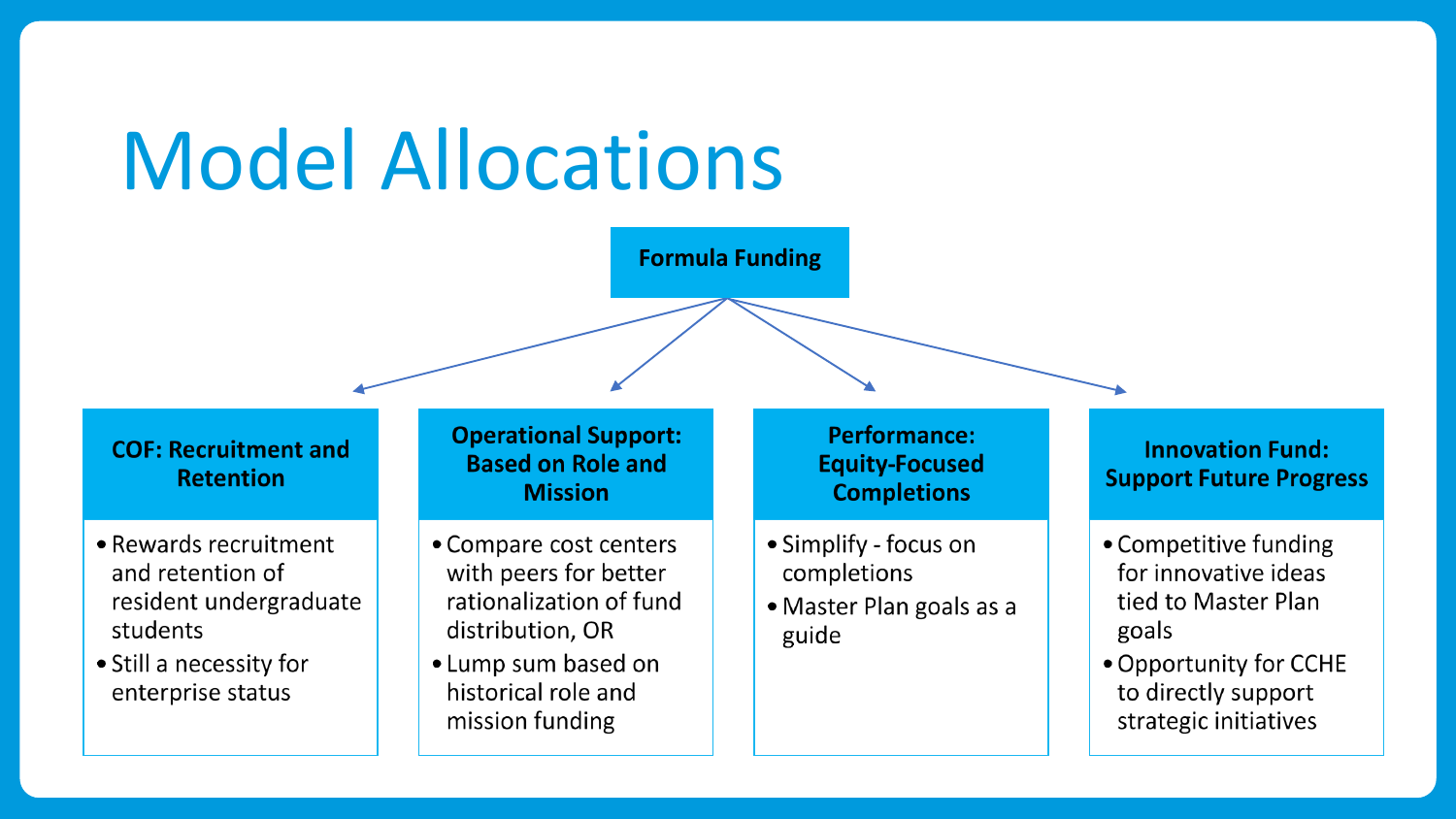#### **Performance: Equity-Focused Completions**

- Simplify focus on completions
- Master Plan goals as guide

#### **Issues for discussion:**

- Remove retention?
- Include specific completions?
	- URM?
	- Pell?
	- First generation?
	- STEM-H?
	- 5-year focus?
		- Ed Prep, Nursing?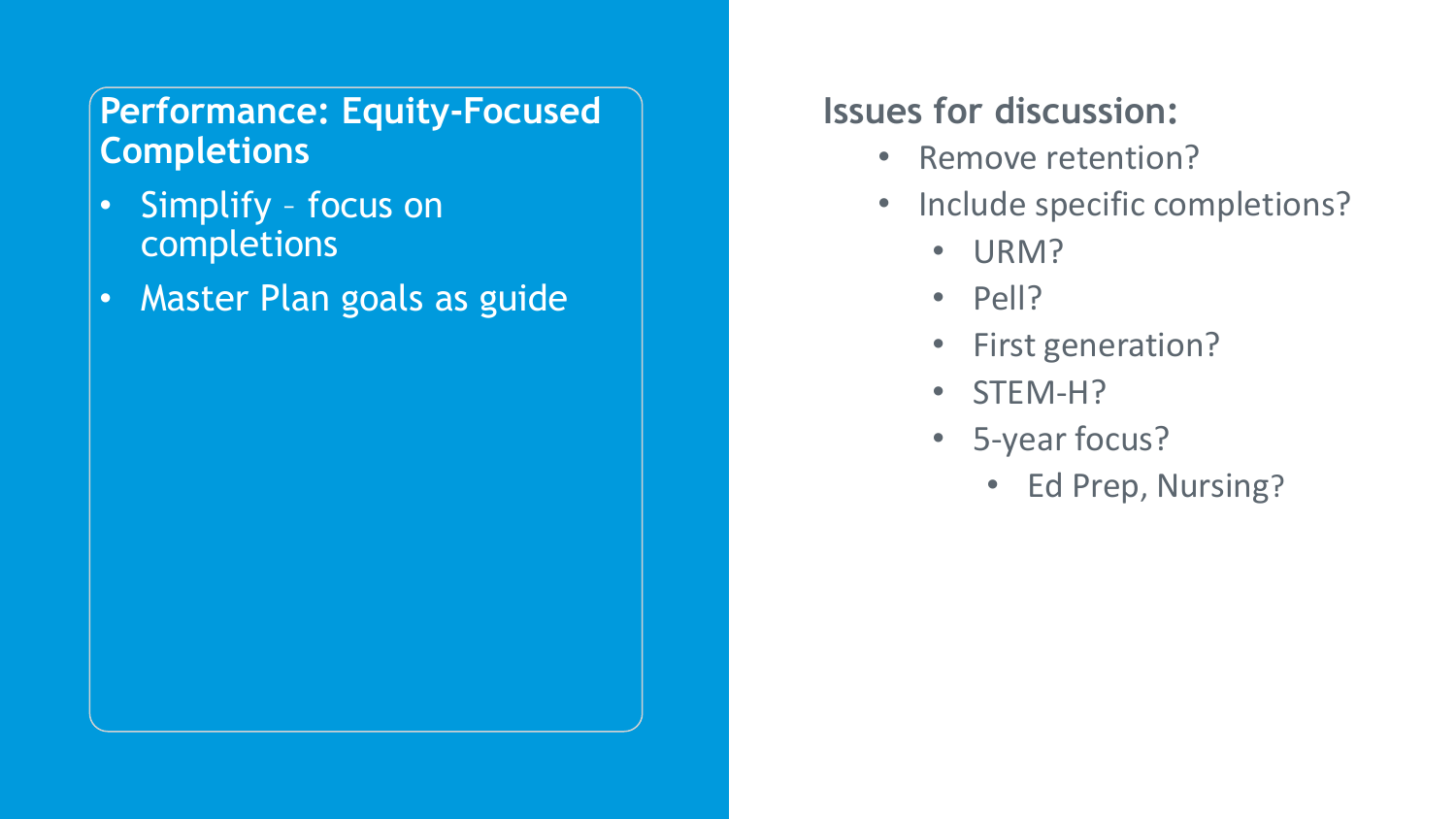#### **Innovation Fund: Support Future Progress**

- Competitive funding for innovative ideas
- Opportunity for CCHE to directly support strategic initiatives

#### **Issues for discussion:**

- What would be stated purpose?
	- New initiatives that support Master Plan goals? Expand initiatives showing success?
- Details of CCHE involvement?
- What level of funding should be in the fund?
	- New funding only? What if state funding decreases?
	- Set amount?
	- Single-year or multi-year funding?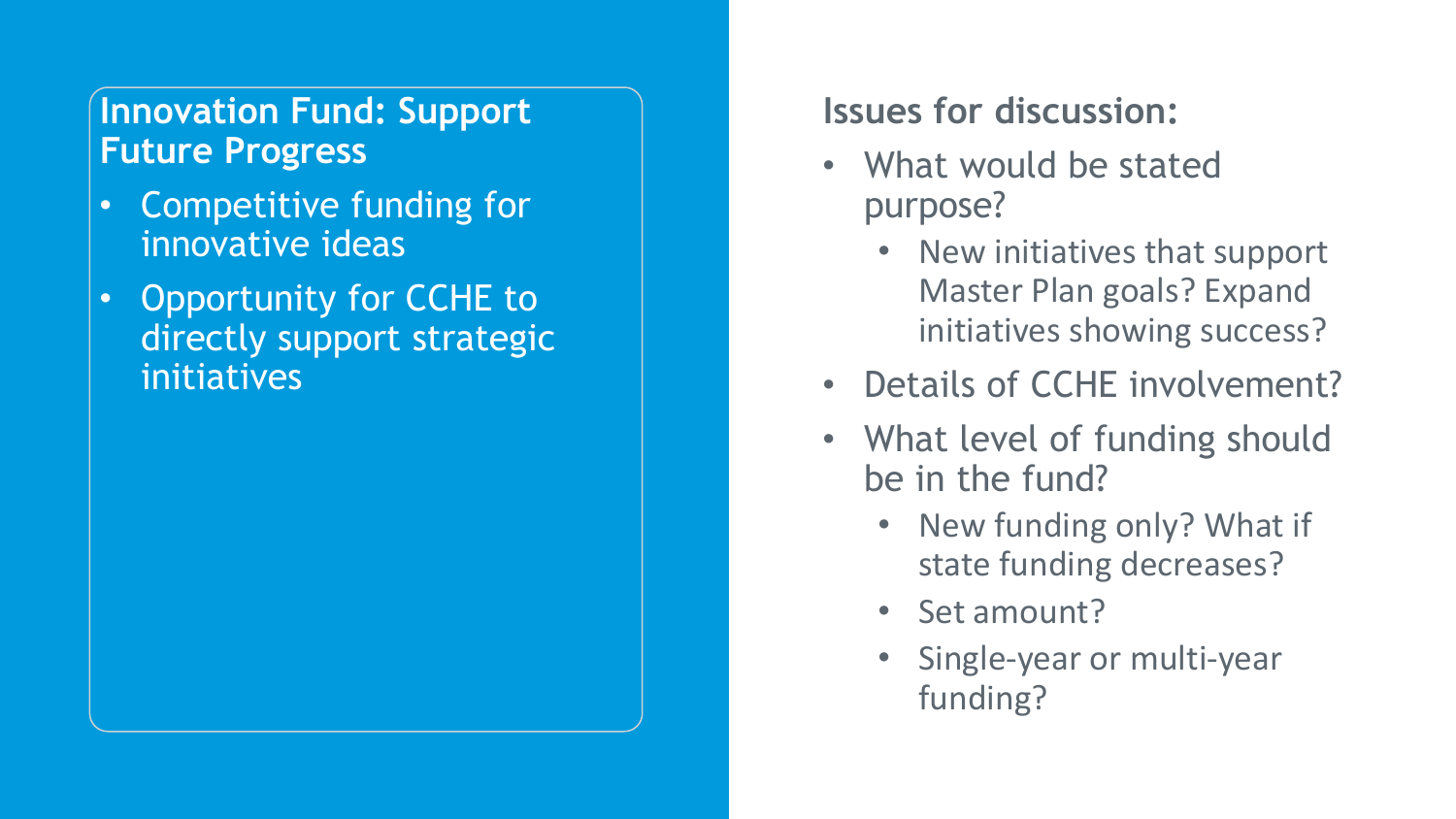### Next Steps

- Next meeting: June 5
- Staff to develop next level of detail including hypothetical bucket amounts
- CCHE Meeting June 6: Please plan on leading brief discussion about framework and proposed changes